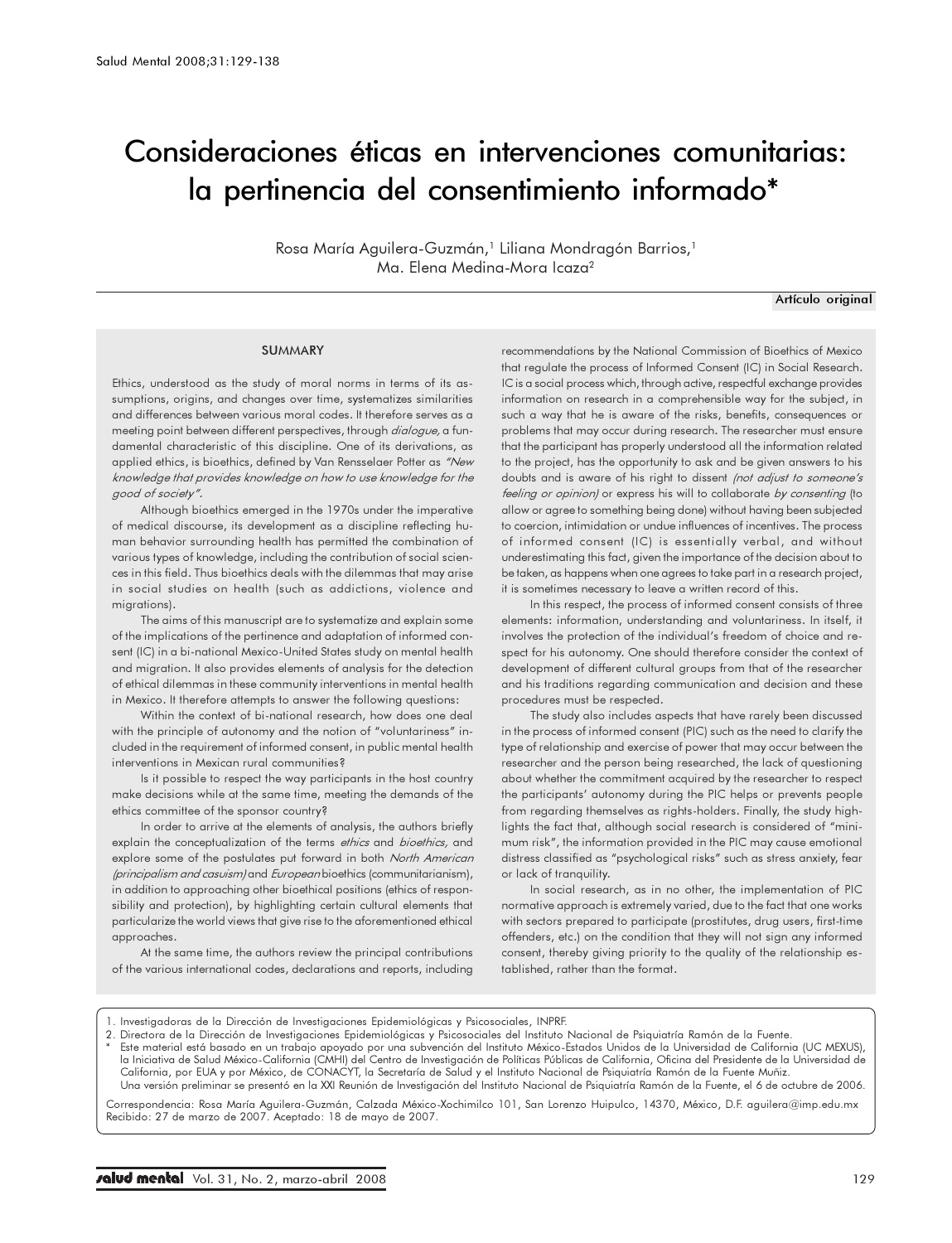This manuscript explains the reflection on certain ethical dilemmas that arose during a social research project, the aim of which was to identify the emotional distress associated with Mexico-United States international migration and the use of mental health services. The ethical analysis specifically focuses on the information obtained during the field work through the participatory observation technique, in a rural community in the state of Michoacan.

The main conflictive situations experienced due to the notion of voluntariness and the principle of autonomy underpinning PIC include:

- The fact that for some residents, discussing certain issues related to public mental health such as alcohol and drug consumption may be interpreted as "disloyalty" to their community and constitutes sufficient grounds for not participating.
- Understanding that some researchers suffer the consequences of their colleagues' mistakes, as borne out by another of the arguments given for not participating: "We are fed up of fly-by-night researchers, who just come in, obtain their data and are never seen in the community again". It is also worth reflecting on whether this argument reflects a questioning of the researcher's authority and/or a loss of faith in social progress through science, but how can one speak of social progress with the residents of communities that lack drainage and electricity?

Key words: Informed consent, community interventions, mental health, ethics.

#### **RESUMEN**

A pesar de que la bioética surge en la década de 1970, bajo el imperativo del discurso biomédico, su desarrollo como disciplina que reflexiona sobre el comportamiento humano en torno a la salud ha permitido la reunión de varios saberes, entre ellos, la aportación de las ciencias sociales en dicho campo. De esta forma, la bioética se ocupa de los dilemas que pueden presentarse en los estudios sociales sobre salud (adicciones, violencia, migraciones), incluso en aquellos que, por cuestiones de interés común, son de tipo binacional o multicéntrico.

Los objetivos de este artículo son sistematizar y exponer algunas implicaciones de la pertinencia y adecuación del consentimiento informado (CI) en un estudio binacional México-Estados Unidos sobre salud mental y migración. Además, se aportan elementos de análisis para la detección de dilemas éticos en estas intervenciones comunitarias en salud mental en México. De esta forma, se intenta responder a las siguientes preguntas:

En el contexto de una investigación binacional, ¿cómo encarar el principio de autonomía y la noción de "voluntariedad", insertos en el requerimiento de un consentimiento informado, en intervenciones de salud mental pública en comunidades rurales mexicanas?

¿Es posible respetar la manera en que los participantes del país anfitrión toman decisiones y cubrir, al mismo tiempo, las exigencias del comité de ética del país patrocinador?

Para allegarse los elementos de análisis, se expone someramente la conceptualización de los vocablos *ética* y bioética, y se abordan algunos postulados planteados tanto de la bioética norteamericana como de la europea, además de aproximarnos a otras posturas bioéticas.

Por otro lado, se revisan los principales aportes de los diversos códigos, declaraciones e informes internacionales, incluidas las recomendaciones de la Comisión Nacional de Bioética de México, que norman el proceso del consentimiento informado (CI) en investigación social. El CI es un "proceso social que, a través de un intercambio activo y respetuoso, brinda información sobre la investigación en forma comprensible para el sujeto, permite cerciorarse de que la entienda y tenga opción de preguntar y recibir respuestas a sus dudas, brinde oportunidad para negarse a participar o manifestar voluntad de colaborar y pueda expresarla oralmente o firmar un formulario, sin haber sido sometido a coerción, intimidación ni a influencias o incentivos indebidos".

En este sentido, el proceso de consentimiento informado (PCI) protege la libertad de elección del individuo y el respeto de su autonomía. Por ello, también se debe considerar el contexto de desarrollo de grupos culturales diversos al del investigador, sus tradiciones en cuanto a comunicación y decisión, y se deben respetar estos procedimientos.

En la investigación social, como en ninguna otra, la puesta en práctica de la normatividad del PCI es muy variada, debido a que se trabaja con sectores dispuestos a participar (prostitutas, usuarios de drogas, primo-delincuentes, etc.) a condición de no firmar ningún consentimiento escrito, lo que otorga prioridad a la calidad de la relación establecida y no sólo al formato.

Este documento expone la reflexión sobre algunos dilemas éticos que se presentaron durante una investigación social cuyo objetivo fue identificar los malestares emocionales asociados a la migración internacional México-EUA y la utilización de servicios de salud mental. Específicamente, el análisis ético se centra en la información recabada en el trabajo de campo por medio de la técnica observación participante, en una comunidad rural en el estado de Michoacán.

Palabras clave: Consentimiento informado, intervenciones comunitarias, salud mental, ética.

## INTRODUCCIÓN

*"La migración México-Estados Unidos de Norteamérica llegó para quedarse: tenemos tema de estudio para rato".*

Esta frase la han utilizado recientemente de manera reiterada profesionales de la salud en programas de formación de jóvenes investigadores y analistas políticos.<sup>1,2</sup>

La frase puede tener distintas interpretaciones, una de las cuales es resaltar el incremento considerable de los flujos migratorios a nivel mundial que ha provocado que se considere el siglo XXI como el "siglo de las migraciones".3,\*

Desde la ética en la investigación social puede preguntarse:

*¿Conviene motivar a un grupo de jóvenes a interesarse en un complejo fenómeno social como la migración internacional, invitándolos a considerar que las condiciones estructurales que le dan origen no cambiarán pronto y que, muy probablemente además, el investigador no tiene nada que hacer al respecto, para así, tranquilamente, poder tener "chamba" por mucho tiempo?*

<sup>\*</sup> Véase además Aguilera-Guzmán RM. Algunas controversias y características actuales del fenómeno migratorio México-EUA. Salud Mental 2007; 30:81-86.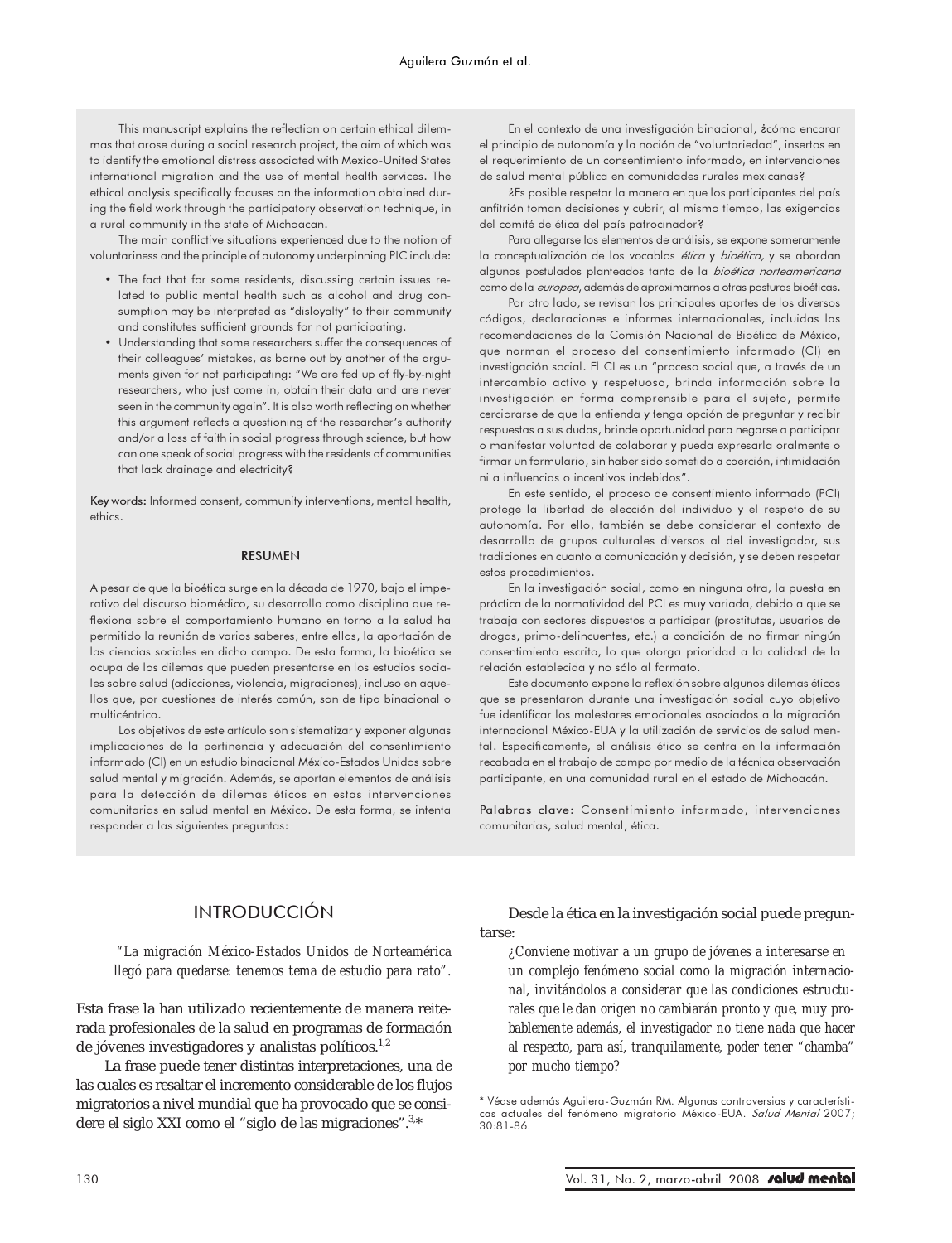Tal vez porque vivimos en un sistema socioeconómico que transforma el conocimiento formal en un bien de mercado, en conocimiento "transable",<sup>4</sup> es evidente que prevalece en nuestro tiempo un generalizado y recurrente "*llamado a la ética"*<sup>5</sup> para reflexionar sobre acontecimientos que no pueden continuar,\* como las implicaciones que conlleva la migración a Estados Unidos, por un lado, la pérdida de población joven, y por otro, la morbi-mortalidad asociada a ella.\*\* Estas realidades cuestionan de manera contundente que la migración intente abordarse como mercancía que busca venderse con un "buen" anuncio.

Fernández<sup>6</sup> afirma que la lógica de la bioética europea permite incorporar nuevas problemáticas sociales como las migraciones y reflexionar sobre sus causas (pobreza, exclusión social, marginación, desigualdad), factores asociados al origen de epidemias y enfermedades.

Los objetivos de este trabajo son dar a conocer algunos aprendizajes que se obtuvieron sobre el consentimiento informado (CI) en ambientes de investigación binacional México-Estados Unidos y aportar elementos de análisis para la detección de dilemas éticos en intervenciones comunitarias de salud mental en México. Intentará responder a las siguientes preguntas:

*En un mundo globalizado y en el contexto de una investigación binacional, ¿cómo encarar la noción de "voluntariedad" y el principio de "autonomía" insertos en la exigencia de un consentimiento informado en intervenciones de salud mental pública en comunidades rurales mexicanas? ¿Es posible respetar la manera en que los participantes del país anfitrión toman decisiones y cubrir, al mismo tiempo, las exigencias del Comité de Ética del país patrocinador?*

# ÉTICA Y BIOÉTICA

Aristóteles fue el primero en llamar "ética" al pensamiento sistemático sobre el bien y el mal, en lo que llamaba "cuestiones sobre el *ethos"*. Rivero y Pérez Tamayo<sup>7</sup> revisan la historia de este vocablo. En su significado más viejo y originario *ethos* significó "guarida" de los animales. Después "costumbre o hábito". Finalmente "carácter", que tiene que ver con la disciplina. En el siglo XXI, la ética hace referencia a tres significados: *guarida, costumbre y carácter.*

La ética como *guarida* nos salva de las inclemencias de la moral, de una normatividad que no elegimos. La ética como *costumbre* nos lleva a forjarnos un *carácter* que permita pensar y actuar por cuenta propia pero sin dañar a nadie.

La ética estudia el entorno de las normatividades morales en términos de sus supuestos, sus orígenes y sus cambios en el tiempo, los autores de dichos cambios y de las propias normas, así como los procesos de vigilancia social para su cumplimiento y reproducción.<sup>8</sup> No dicta lo que se debe o no hacer, lo bueno o malo de una conducta, para ello está la normatividad moral. La ética sistematiza similitudes y diferencias entre los códigos morales, extrae los elementos comunes como principios éticos afines a la diversidad de valoraciones morales, por lo que los principios éticos no son planteamientos universales, sino punto de encuentro de diferentes variantes morales. La ética es diferente de la moral y del derecho; es la filosofía la que nos permite diferenciarlas.\*\*\*

La bioética es una derivación de la ética. Van Rensselaer Potter utilizó por primera vez en 1970 el término de bioética y la definió como *"Nueva sabiduría que proporciona el conocimiento de cómo usar el conocimiento para el bien social".* Podría llamarse *"ciencia de la supervivencia o bioética"* porque incluiría dos elementos muy importantes: el conocimiento biológico y los valores humanos. Su planteamiento descansa en el principio de la *responsabilidad,* que en palabras de uno de sus seguidores (Jonas)\*\*\*\* se enuncia como "no poner en peligro las condiciones necesarias para la supervivencia indefinida de la humanidad en la tierra".7

Bioética norteamericana, bioética europea y ética de la responsabilidad. Aportes y limitaciones

Para Fernández,<sup>6</sup> la relación entre cultura y bioética marca las cosmovisiones que dan origen a los distintos principios bioéticos. La bioética norteamericana se fundamenta en los principios de *autonomía, beneficencia, no maleficencia y justicia.* Es en esencia principialista y casuística, y privilegia al individuo sobre los intereses de la colectividad y su fin es la eficiencia, tanto en el procedimiento a aplicar como en la toma de decisiones. Asimismo, privilegia la cantidad (medición y resultados obtenidos) sobre la calidad (relación establecida y cualidad moral de la acción). De ahí su necesidad de estudiar las habilidades (comprensión, apreciación, razonamiento y evidencia de la elección) relacionadas con la capacidad de tomar decisiones (*decision-making capacity*) y de diseñar escalas que midan dichas habilidades.<sup>9,10</sup>

La ética europea, resume Fernández,<sup>6</sup> se centra en la dimensión social del ser humano y las cuestiones que le afectan, "coloca mayor énfasis en el sentido de la justicia, de equidad en el beneficio de la acción, más que en los

<sup>\* &</sup>quot;La migración a EU dejó ya más víctimas que el muro de Berlín." Portada de La Jornada, sábado 10 de febrero de 2007. 'La cifra (entre 2 y 3 mil), 10 veces mayor al número de víctimas en 28 años del muro de Berlín', página 17.

<sup>&</sup>quot;México, campeón de la migración; 11 millones de expulsados a EU. Unos 800 municipios ya tienen tasas negativas de crecimiento poblacional. El TLCAN y la apertura indiscriminada detonaron el aumento explosivo de la migración. Sólo entre 2000 y 2005 se perdieron 900 mil empleos en el campo" La Jornada, 13 de febrero de 2007, p 24.

<sup>&</sup>quot;Vejan y golpean a medio millar de migrantes de CA." Portada de *La* Jornada, domingo 11 de febrero de 2007.

<sup>\*\*\*</sup> Mondragón L, Benjet C, Natera G: Consideraciones Éticas en la Investigación. Documento del Comité de Ética de la Dirección de Investigaciones Epidemiológicas y Psicosociales del Instituto Nacional de Psiquiatría Ramón de la Fuente

<sup>\*\*\*\*</sup> Citado por Rivero y Pérez Tamayo, 2006.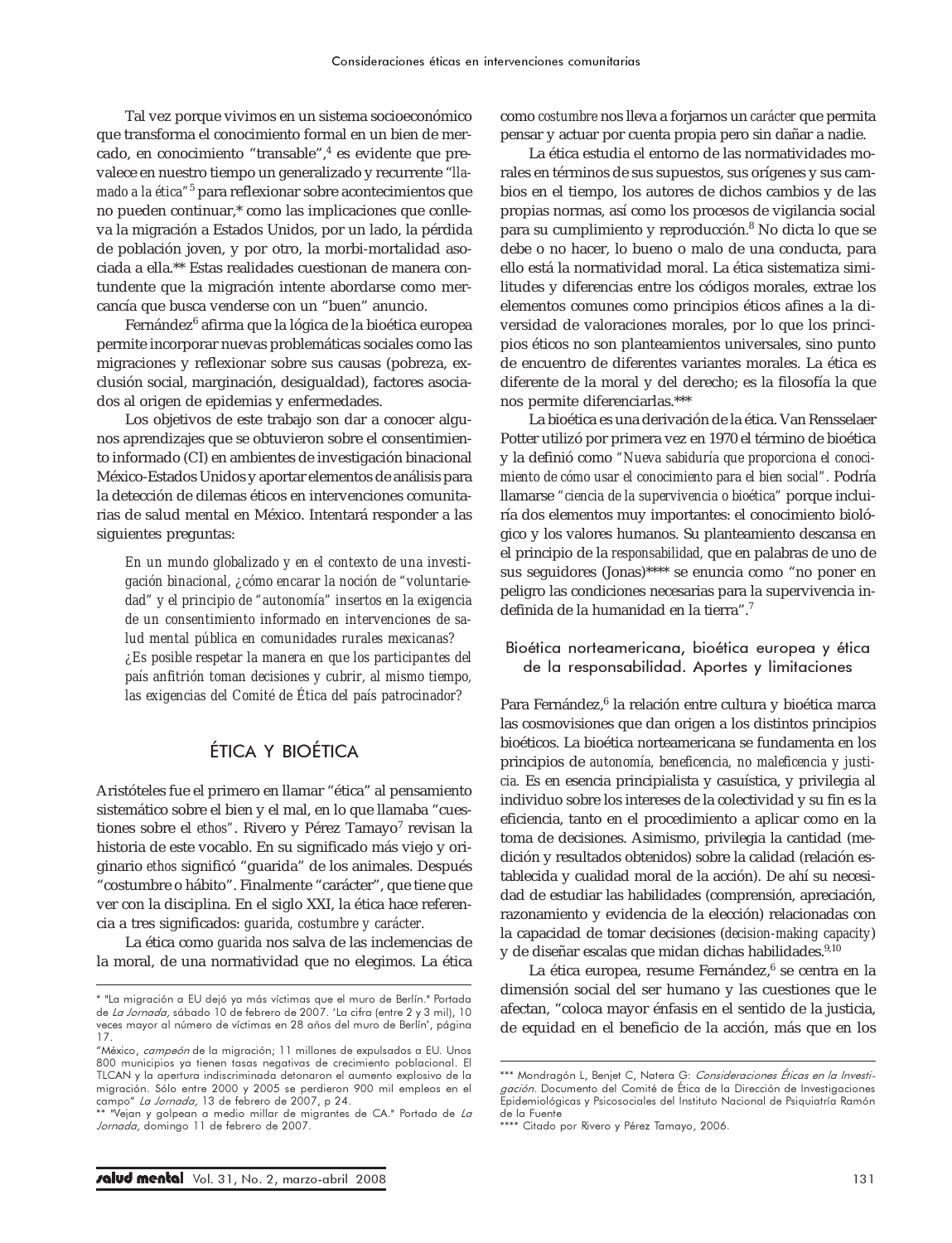eventuales derechos que asisten a cada ciudadano". Es la esfera de la actuación la que permite evidenciar la dimensión relacional del "otro" de la bioética europea. Esta dimensión relacional nos remite a la ética de la responsabilidad. Fue Weber\* quien señaló que no basta con actuar de acuerdo con la propia conciencia (ética de la conciencia), sino que es preciso que cada uno responda por sus actos pues éstos tienen influencia sobre los demás.

Por su parte, Kottow<sup>11</sup> refiere que la "ética de cuidados" desde el pensamiento feminista propone que el ser humano, antes que esencialmente libre, es vulnerable y necesitado de relaciones con los demás y con el mundo circundante. Por ende, la actitud ética básica es el cuidado del otro, sobre todo si es débil y no puede hacer uso de su autonomía. La actitud ética del cuidado frente a todo ser desvalido no es privativa de las prácticas biomédicas, ni de una profesión o un género.

Lévinas\*\* "funda toda la ética y el encuentro interpersonal en la solicitud de amparo que el Yo detecta en el otro y la responsabilidad de protegerlo que asume, en lo que es el acto ético primigenio".11 Para Lévinas, el Yo se define éticamente en función del otro.<sup>12</sup>

Schramm y Kottow<sup>12</sup> muestran las insuficiencias del modelo canónico del principialismo, y analizan así si el principio de *solidaridad\*\*\** y el de *responsabilidad\*\*\*\** pueden resolver los problemas "morales" de la salud pública.<sup>#</sup>

Ambos son "*de carácter personal",* no pueden guiar actos que carecen de actores identificables como son las políticas de salud pública. Ven el principio de *"protección"*§ como el más adecuado para guiar las acciones de salud pública, sin descartar conflictos teóricos y prácticos por la confusión entre el nivel privado y el público.

Las ciencias sociales ayudan a la bioética a analizar sus posibles elementos ideológicos (respeto por conceptos como autonomía, verdad, mentira, individualidad y tendencia a ignorar otros como poder, autoridad, política).& De ahí la afirmación de Kottow: "*Los intentos de estructuración del discurso bioético han encontrado contradictores y suspicacias […], acusando a la bioética de ser* *subserviente de determinadas ideologías […], lo que coarta la única perspectiva que sugiere controlar el desenfreno material que invade al mundo moderno".<sup>11</sup>*

### Normatividad internacional

- 1. En el *Código de Nüremberg* (1947) encontramos el primer antecedente del CI ligado al principio de *autonomía***,** que reconoce la capacidad de las personas para decidir sobre lo que puede hacerse con su cuerpo y sus atributos sociales o intelectuales, al tiempo que promueve el respeto a su *voluntad* de participar o negarse a hacerlo en cualquier tipo de investigación.
- 2. La *Declaración de Helsinki* (1964), redactada por la Asociación Médica Mundial, pone énfasis en la protección adicional a las personas con autonomía disminuida y en la que deben observar los médicos cuando invitan a participar a sus propios pacientes en investigación. Introduce nociones como *riesgo-beneficio* y *conflicto de intereses*, útiles también en las ciencias sociales. Da preferencia al bienestar de los participantes sobre los intereses de la ciencia y la sociedad.
- 3. El *Informe Belmont* (1978) establece los principios de r*espeto por las personas, beneficencia y justicia.*
- 4. Las *Normas Internacionales CIOMS* (1991, del Consejo de Organizaciones Internacionales de las Ciencias Médicas), amplían las directrices del CI a los *contextos de investigación transnacional* (patrocinador y anfitrión). Plantean en la Pauta 3:
- Evaluación ética y científica en ambos países.<sup>13</sup>
- Aplicación de estándares éticos no menos exigentes que los establecidos en el país patrocinador.
- Garantía del Comité de Ética del país anfitrión de que se responda a las prioridades nativas de salud. Ubica a sus miembros como mejor capacitados en la obtención del CI por tener mayor comprensión de los valores culturales y morales del contexto.

#### Normatividad nacional

En 1989 se formó el Grupo de Estudio de la Bioética, antecedente de la Comisión Nacional de Bioética<sup>14</sup> conformada en 1992. Ha trabajado documentos en que describe la normatividad mexicana y las políticas públicas de salud vinculadas con la bioética.

La CNB14 concibe al CI no sólo como formato, sino como *proceso culturalmente apropiado* que evitará el uso de lenguaje técnico, considerará el nivel de educación de los participantes, brindará información relevante, adecuada y clara, "libre de coacción, intimidación o influencia o incentivo excesivo" y privilegiará la autonomía de los participantes y su derecho a decidir. En ciencias sociales, en el PCI se verá si hay necesidad de establecer contacto con el líder de la comunidad y si el CI se llevará a cabo de manera grupal o individual.

<sup>\*</sup> Citado por Kottow (2005).

<sup>\*\*</sup> Lévinas E: Autrement qu'Être ou au-delà de l'Essence. La Haya: Nijhoff, 1974, citado por Schramm y Kottow (2001) y por Kottow (2005).

<sup>\*\*\*</sup> Principio de *solidaridad*: sumar esfuerzos para paliar infortunios, defenderse de agresiones, constituir un sistema de protección y la obtención de bienes comunes.

<sup>\*\*\*\*</sup> Principio de *responsabilidad:* cuidar al otro cuando está en situación de vulnerabilidad.

<sup>#</sup> Prevención de morbilidades en poblaciones humanas y promoción en salud y calidad del medio ambiente.

<sup>§</sup> Principio de protección: Tiene su origen en el sentido más antiguo del vocablo ética («guarida, refugio, protección»). Fundamenta la visión de Estado mínimo que reconoce su obligación de cautelar la integridad física y

patrimonial de sus ciudadanos. & Nelson JL: Moral teachings from unexpected quarters. Lessons for bioethics from the social sciences and managed care. Hastings Center Report, 12-17, January-February, 2000. Citado por Haimes E: What can the social sciences contribute to the study of ethics? Theoretical, empirical and substantive considerations, Bioethics, 2002; 16:89-113.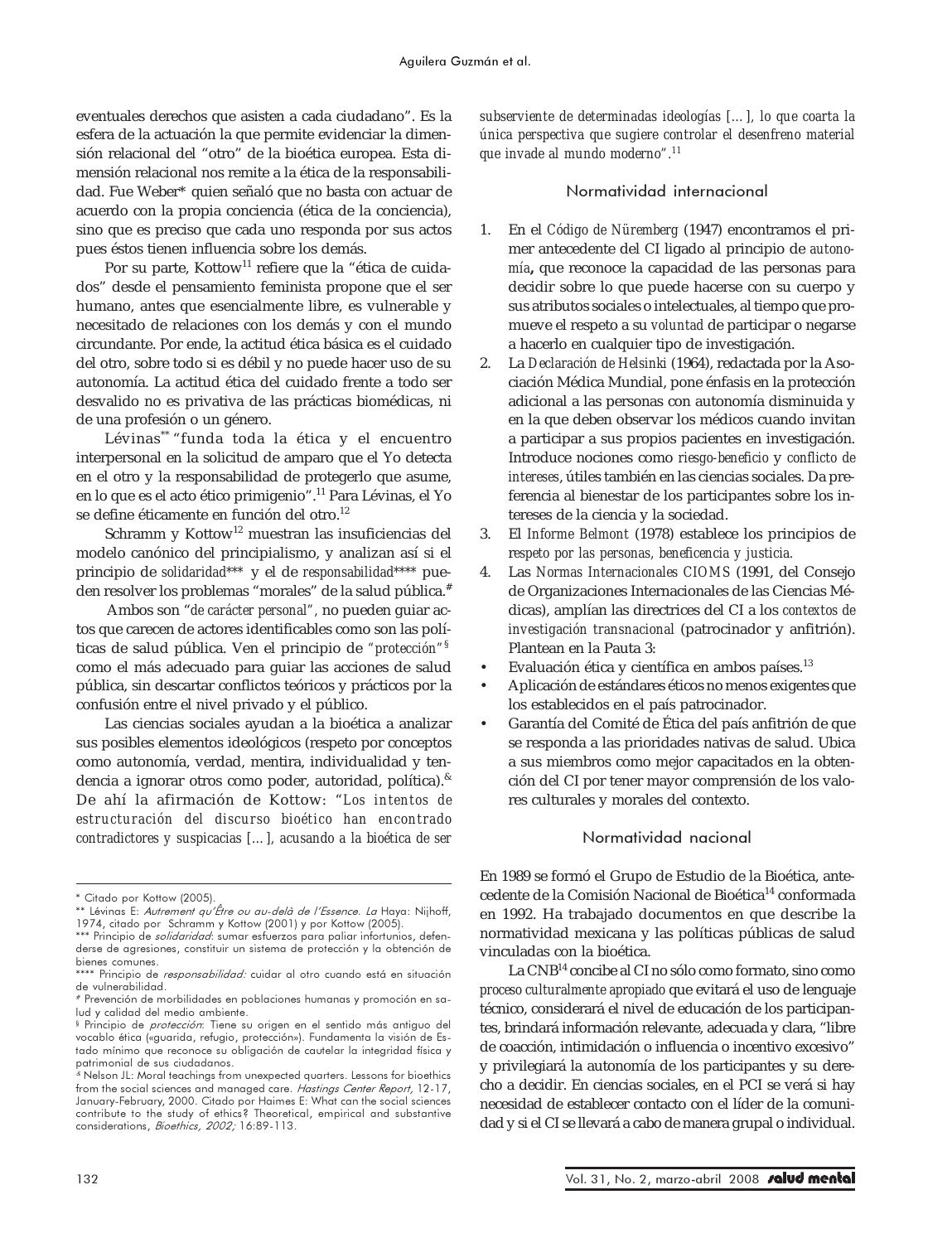## Consideraciones sobre el proceso de consentimiento informado

Entendemos el consentimiento informado<sup>4</sup> como:

"Proceso social que, a través de un *intercambio activo y respetuoso*, brinda información sobre la investigación en forma comprensible para el sujeto, permite cerciorarse de que la entienda y tenga opción de preguntar y recibir respuestas a sus dudas, brinde oportunidad para negarse a participar o manifestar voluntad de colaborar y pueda expresarla oralmente o firmar un formulario, sin haber sido sometido a coerción, intimidación ni a influencias o incentivos indebidos".

Ha de señalarse que su omisión se considera inusual. Para Figueroa, 8,15,16,17,\* el CI cumple dos objetivos: protección para el investigador y apoyo para que la persona investigada conozca y comprenda a lo que se está exponiendo. Contiene tres elementos: información, comprensión y voluntariedad.8 Su significado es el *consentir;\*\**; su esencia está en la posibilidad real de *disentir.\*\*\*.* Si las relaciones de poder se tornan rígidas, limitan el ejercicio real de la libertad, con lo que la posibilidad del CI es más incierta. Por tal razón, Figueroa, $^{15}$  Lolas $^{4}$  y la CNB $^{14}$  coinciden en que el CI es un *proceso* que no puede reducirse a la firma de un formato de aceptación ni puede pensarse en un formato uniforme.

Figueroa<sup>15</sup> pone énfasis en que el CI tendrá además que: 1. clarificar qué tipo de relación y ejercicio del poder se da entre el investigador y el investigado: ¿se permitirá o evitará el intercambio de subjetividades?; 2. identificar qué tipos de coacciones y presiones enfrenta el investigado para que enriquezca su decisión, sin inducirla; 3. garantizar derechos mínimos como respeto, igualdad entre personas y dignidad, que permitan al participante colaborar en la construcción y transformación del objeto de estudio (razón epistemológica) e incorporar su punto de vista; 4. promover que las personas se asuman como titulares de derechos; 5. evitar que el investigador aproveche las desigualdades estructurales; 6. cuestionar la autoridad e infalibilidad con la que se presenta el investigador y la legitimación del proceso de intervención en su autoridad y no en la validez ética de la investigación.

Boothroyd y Best<sup>18</sup> refieren algunos efectos del PCI en diversas investigaciones de corte social, generalmente catalogadas como de *"riesgo mínimo"*. Afirman que la esencia del principio de *beneficencia* es proteger a los participantes de posibles riesgos *físicos* (efectos colaterales de algunos medicamentos), *legales* (posibles arrestos o persecuciones si falla la confidencialidad), *sociales* (incremento del estigma en personas con enfermedades mentales) y *psicológicos* (estrés, ansiedad, miedo, intranquilidad). Documentan la presencia de diversos malestares emocionales provocados por la información brindada en el CI (sintomatología depresiva, angustia, disgusto).

Para terminar esta sección resulta oportuna la pregunta: ¿a quién y de qué protege en realidad el CI? Mäkelä<sup>19</sup> y Lolas\*\*\*\* opinan que una respuesta basada en la evidencia obliga a admitir que en ocasiones la tergiversación del CI sólo ha protegido a los investigadores, a las instituciones que realizan investigación y a las agencias financiadoras de posibles problemas legales.

# APLICACIÓN DEL PCI EN CIENCIAS SOCIALES

Con el argumento de que la normatividad de los principios de la ética biomédica es la más avanzada, se promueve que se apliquen de manera universal, lo que evita que afloren las características de la investigación social. Ninguna norma (CI) puede reemplazar el juicio de los profesionales, ya que tan importante es ésta como la clave de su *interpretación.*<sup>4</sup> ¿Qué características adquiere el PCI en ciencias sociales? y ¿cómo se presenta el principio de *autonomía* en este ámbito? La reflexión crítica que el profesional realice decidirá con qué grado de detalle dará la información sobre la investigación, a quién se le pedirá el CI y qué excepciones pueden aceptarse.

La práctica del PCI varía; Mäkelä<sup>19</sup> refiere que:

- La Asociación Americana de Antropólogos resalta su *calidad,* no su *formato,* por el trabajo con sectores dispuestos a participar (prostitutas, usuarios de drogas, primo, delincuentes, etc.), siempre y cuando no se les solicite firmar un CI escrito.
- La Asociación Americana de Sociólogos lo omite si la investigación es de riesgo mínimo, cuando peligra o pudiera no llevarse a cabo si se exige y si la información es pública.
- La UNESCO promueve la *colaboración informada:* se da la mayor información posible (contexto, propósito, naturaleza, métodos, procedimientos y patrocinadores) para que los informantes y el investigador decidan juntos los aspectos más importantes de la investigación, incluida la publicación de los resultados.
- En Suecia no se exige si se aplica la técnica de observación participante y es suficiente el consentimiento colectivo si la investigación no aborda asuntos privados y sensibles.
- La Asociación Psicológica Americana<sup>20</sup> lo omite si no \* Véase además, Figueroa JG: Algunas reflexiones sobre la investigación se provoca angustia o daño, en estudios en contextos

genética a la luz de la bioética y el feminismo. Revista Mexicana de Bioética, México; 2004.1,2:79-95.

<sup>\*</sup> *Consentir:* permitir algo o condescender en que se haga.

<sup>\*\*\*</sup> Disentir: no ajustarse al sentir o parecer de alguien.

<sup>\*\*\*\*</sup> Comunicación grupal en la reunión sobre Ética en la investigación biomédica, realizado en la Ciudad de México en 2005.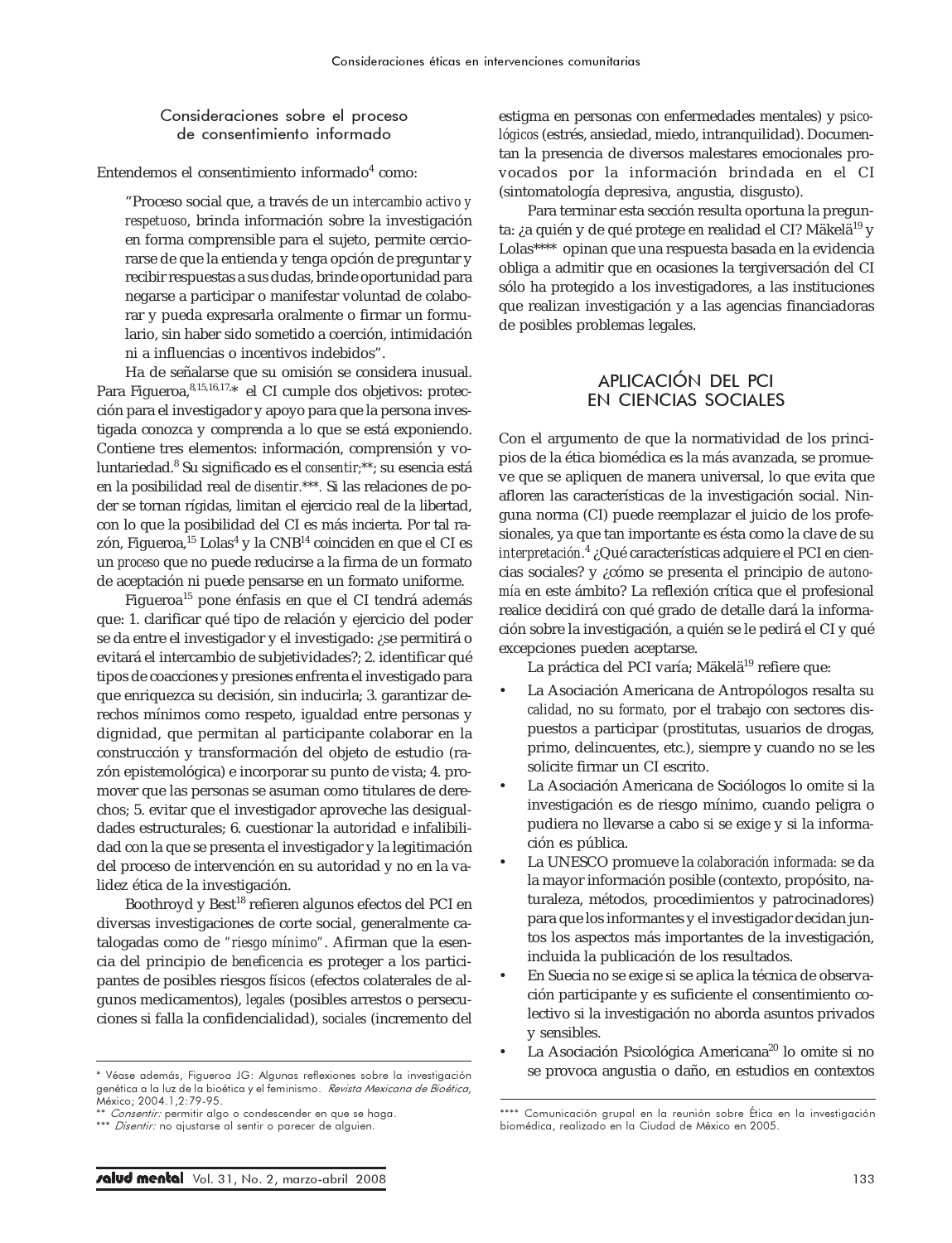educativos e institucionales que protejan la confidencialidad, cuando se aplican cuestionarios anónimos y por autorización de ley.

Cuando el engaño forma parte del diseño, el investigador lo explicita lo antes posible a los participantes, nunca después del término de la fase de la recolección de datos y está obligado a retirar los datos de aquellas personas que así lo soliciten.

## EXPERIENCIA DE CAMPO

El trabajo de campo se realizó en una comunidad rural del Estado de Michoacán, formada por mil 605 habitantes. De ellos, 830 eran mujeres; había 327 viviendas, de las cuales sólo 271 tenían drenaje y 287 luz eléctrica.

El objetivo fundamental fue identificar los malestares emocionales asociados a la migración internacional México-EUA y la utilización de servicios de salud mental. Los datos se recabaron por medio de la técnica de *observación participante*, la cual facilitó la detección de los dilemas que aquí se refieren, puesto que cada técnica presenta conflictos éticos propios.

¿Qué situaciones se enfrentaron relacionadas con la noción de *voluntariedad* y el principio de *autonomía* que se protegen en el PCI?

1. Una mujer, de las pocas que desempeñaban actividades relacionadas con la jefatura de tenencia,\* compartió su idea sobre las implicaciones de abordar temas relacionados con la salud mental:

*"Nos piden hablar mal de nuestras comunidades, ¿cómo es posible que soliciten 'delatar' a nuestros jóvenes, admitir que aquí se consumen drogas? No, no estoy de acuerdo".*

La bibliografía especializada explica esta actitud con el refrán popular de *"Los trapos sucios se lavan en casa",* y no con investigadores. Esta persona decidió no participar porque, desde su cosmovisión, hacerlo significaba ser "desleal" a su comunidad. Aclaró que si a las investigadoras les interesaba el bienestar de la comunidad, podrían ayudarle a conseguir una máquina y material para construir un camino. Esta situación evidencia aquellas en que no hay concordancia entre lo que cada actor social (investigador-investigado) demanda de su interlocutor.

2. Un profesor manifestó también su desacuerdo en participar:

*"Estamos hartos de los 'investigadores golondrinos', sólo vienen, obtienen sus datos y no vuelven a aparecerse en la comunidad".*

La desconfianza en la ciencia puede no deberse sólo a la deshonestidad de los científicos (error de no devolver información sobre los resultados), sino a una pérdida general de la fe en un progreso social. $^{21}$  Es imperativo preguntar: ¿De qué avance social podemos hablar con estos pobladores si no tienen luz, agua ni drenaje? Desconocen el "progreso social" del conocimiento formal. Ante estos argumentos, las investigadoras buscaron otras opciones. En el proceso de entrada a una nueva comunidad y una vez obtenido el consentimiento colectivo, durante el diálogo en búsqueda del consentimiento individual.

3. Algunas personas razonaban:

*"¿Qué gano con contestarle sus preguntas?, ¿me devolverá a mi marido, me quitará la tristeza, nos conseguirá una beca o un trabajo? Usted que se va a México, dígale a Fox que necesitamos trabajos dignos en nuestro país, vivir y trabajar en familia, que tenemos derecho a ¡no migrar!".*

Otras personas exigían recibir algún beneficio directo e inmediato a cambio de su participación. El único beneficio que se les pudo brindar en ese momento fue la escucha atenta de sus opiniones y experiencias de vida. Tenían muy clara su demanda principal: el derecho a un trabajo digno en su país.

4. Una mujer advirtió:

*"Regresen otro día. No puedo contestarles ninguna de sus preguntas sin el 'permiso' de mi marido; hasta para cobrar la beca de Oportunidades tengo que pedirle permiso".*

¿Cómo ejerce su autonomía esta mujer adulta de 65 años? ¿Cómo ubica el investigador dicha especificidad? Como una limitación a su autonomía por carecer de los bienes materiales y simbólicos mínimos para ejercerla a plenitud; como una manifestación de "usos y costumbres;" Cómo una expresión de respeto (temor, miedo) por su pareja. En este caso, el dilema no era el "permiso", ya que éste formaba parte de su moral, razón por la cual lo solicitaba. Con o sin permiso, la señora ejerció su autonomía y decidió participar: fijó horario y fechas a su conveniencia.

5. Otra mujer informó:

*"Mi marido se llevó mis papeles (acta de nacimiento) pa'l norte, que porque iba a arreglarme a mí también. Pero ni volvió y mis hijos no están registrados, no van al kinder".* Esta mujer joven (28 años), madre soltera, carecía de los requisitos mínimos indispensables (acta de nacimiento, credencial de elector y recursos económicos) para ejercer sus derechos<sup>15</sup> y para obtener ciertos beneficios (inscribir a sus hijos en el kinder). ¿Esta persona requería un representante que tomara decisiones por ella, como dice la normatividad? La respuesta es afirmativa desde el derecho, pero desde la ética, se és un agente moral

<sup>\*</sup> Jefe de Tenencia: Autoridad nombrada por los pobladores para represen- aunque se carezca de papeles oficiales*.* En el tema que tar a la comunidad ante el municipio.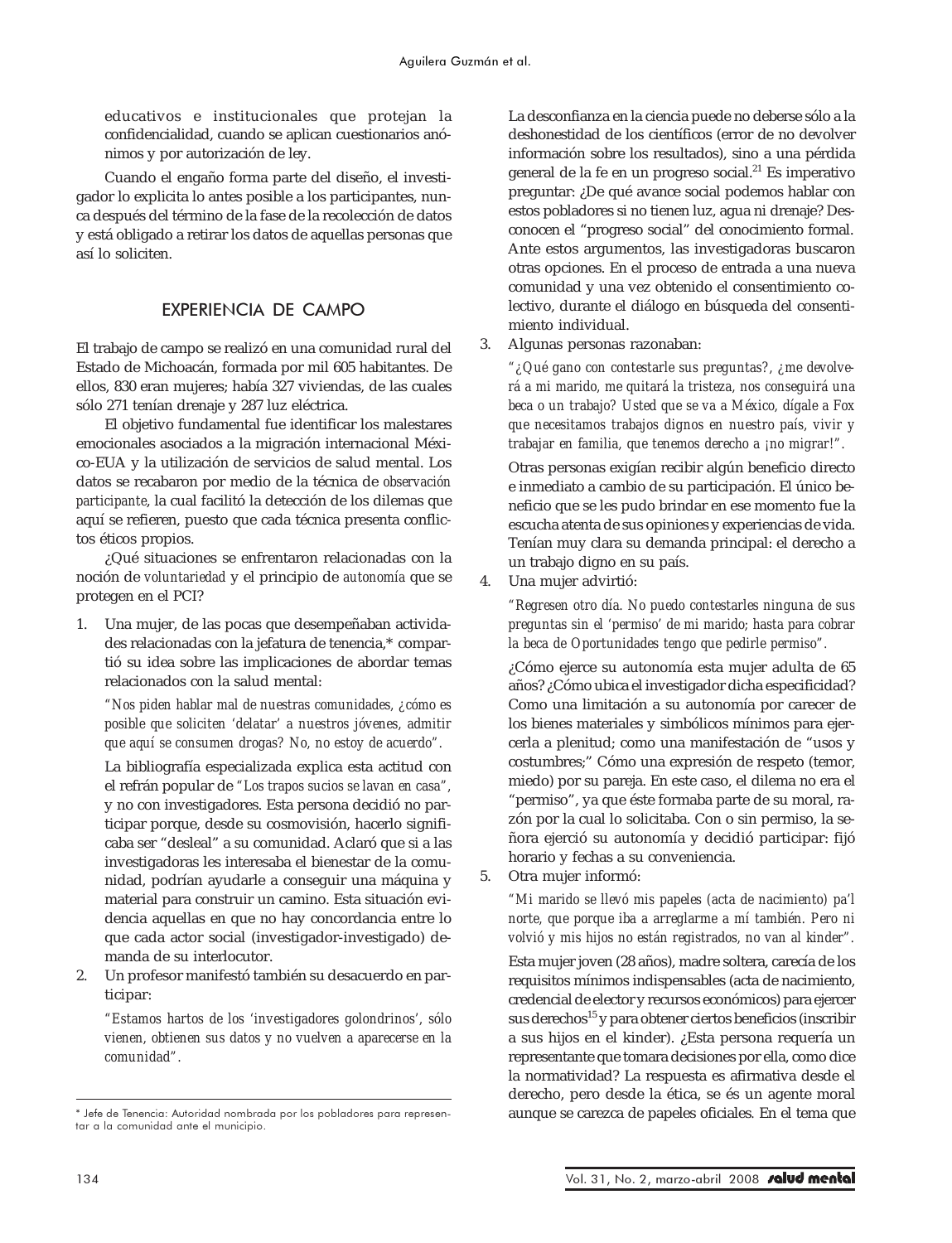nos ocupa, grandes cantidades de personas cruzan fronteras. La diferencia entre el marco legal y ético es esencial para no criminalizar la migración: *ningún ser humano es ilegal.*

- 6. Se enfrentó una *amplia desconfianza* y un *marcado rechazo a firmar* un formato de CI individual. Conforme se desarrolló el trabajo de campo, se supo que había interpretaciones "alternas" sobre la presencia de las investigadoras a las dadas en la reunión de información, que explicaban en parte el rechazo, el cual tenía que ver con su ejercicio de poder y su derecho a disentir. Las investigadoras podrían ser en realidad:
	- Personal del Programa *Oportunidades* (llegan a quitar becas).
	- Personal de sectas religiosas, "*Aleluyas"* (llegan a minar su religiosidad).
	- Personal de m*igración* (obtienen datos de la situación migratoria de sus familiares).
	- *Estafadoras* (recaban información para extorsionarlos).
	- *Roba-chicos* (llegan a quitarles y secuestrar a los hijos).
	- *Ladronas* (buscan quitarles su dinero y propiedades).
	- *"Mataviejitas"* (aprovechan que muchas ancianas viven solas para robarlas).

¿Cómo interpretar esta *desconfianza?* Esta comunidad era víctima de robos y extorsiones, pero puede ser uno de los "modos básicos de relación entre sectores empobrecidos".\* La migración desintegra las comunidades, provoca la pérdida de identidad social y personal, dificulta el intercambio material y simbólico y la cercanía psicológica, de ahí la sospecha cotidiana y el individualismo. Jonas\*\* habla del "principio de responsabilidad" como respuesta a lo que denominó la "heurística del temor" y que puede contrarrestar la desconfianza aquí documentada.

- 7. En las homilías, el cura del lugar pedía a los pobladores "no ser groseros" con las investigadoras y negarse a participar "con cortesía". ¿Conflicto en el ejercicio de poder entre psicólogos y prestadores de servicios de salud alternativos? La comunidad ejerció poder y no otorgó de manera automática a las investigadoras la legitimación como profesionales.
- 8. La legitimación como profesional de la salud requirió algo más que un título. Una mujer opinó:

*"Las psicólogas del hospital y del DIF están jovencitas, ¿qué experiencia de vida pueden tener para ayudarme si ni marido tienen?".*

La desconfianza se fue neutralizando; se obtuvo una legitimación con la *constancia* en la presencia de las investigadoras, con la *certeza* de verse mes con mes, en las *fechas previstas* y con el *conocimiento y respeto mutuo* que se fueron desarrollando. Ese fue el compromiso moral que se estableció con los informantes.

La exigencia de un CI individual firmado en hojas membretadas de la universidad del país patrocinador se complicó. Éste resultó muy largo y difícil de entender para los pobladores, además que fomentaba algunas de las interpretaciones "alternas" sobre la presencia de las investigadoras, lo que a su vez ponía en riesgo la investigación. El PCI se adecuó: se brindó información sobre todos los aspectos de la investigación que pudieran afectar de manera razonable la voluntad de participar. Se recabó el consentimiento colectivo y el individual, pero de manera verbal, no escrita. La evidencia mostró que la importancia de la relación de respeto establecida con los pobladores superó su negativa a firmar un papel. Se dio prioridad al marco ético sobre el marco legal.

## ALGUNOS DILEMAS ENFRENTADOS

1. Se dice que el *investigador* será responsable de los principios de *No maleficencia y Beneficencia*, el *informante, de ejercer su Autonomía* y el Estado *de cautelar el principio de justicia*. 22 Una pregunta insoslayable: ¿dónde se encuentra la *justicia* en un país que expulsó, los últimos cinco años, a más de 2 y medio millones de mexicanos hacia EUA?\*\*\* Ante esta evidencia, y a la luz de las reflexiones éticas aquí sistematizadas, ¿qué pueden hacer los investigadores que trabajan el tema de migración? ¿Es suficiente con publicar resultados, en este caso sobre los malestares emocionales asociados a la migración y cuando mucho sobre el entorno en que éstos se producen? ¿Es ésta, la publicación de resultados, la mejor manera de hacerse responsables de la no maleficencia y beneficencia con los participantes? ¿Existen otras opciones? Por ejemplo, ¿puede el investigador aportar elementos de análisis en contra de la liberalización completa de maíz y frijol estipulada en el Tratado de Libre Comercio para el 2008, porque tal medida dejará sin empleo a más campesinos? O bien, ¿participar con argumentos académicos desde la salud mental en grupos que promuevan la renegociación del capítulo sobre agricultura? ¿Es válido el argumento de no participar en dichos grupos porque son asuntos "políticos" y no "académicos"?. ¿Dónde inicia lo "político" y termina lo "académico"? Está claro que

<sup>\*</sup> Mora-Ríos J. Una aproximación multimetodológica al estudio de las representaciones sociales de la salud mental en una comunidad urbana marginal. Tesis de doctorado. México, D.F. UNAM, 2004.

Jonas H. *El principio de responsabilidad.* Barcelona, Herder, 1995. Citado por Kottow (2005).

<sup>\*\*\*</sup> Márquez D: La migración internacional (1/2). *La Jornada,* 9 de octubre, 2006, p. 30.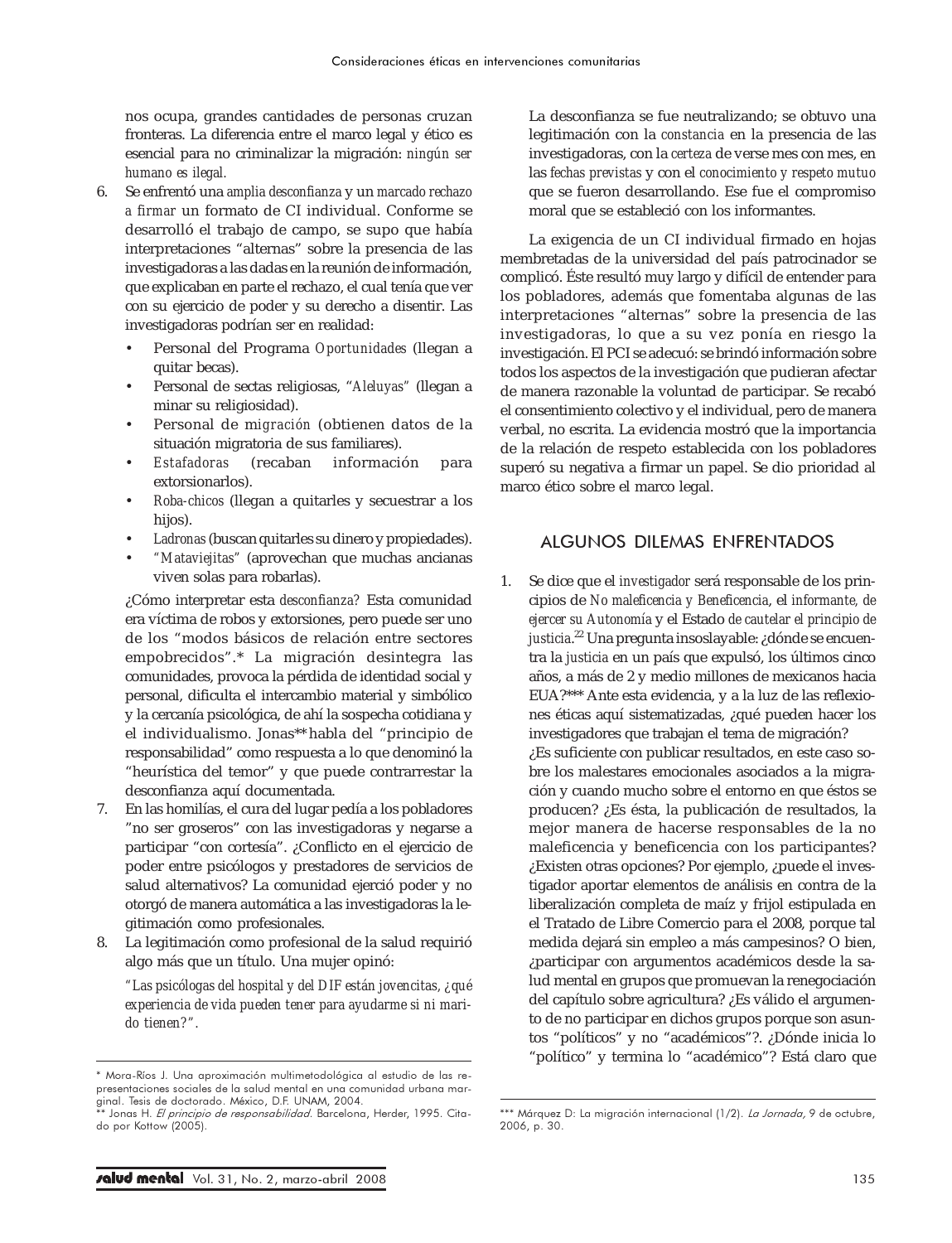este dilema es de los investigadores, porque la mayoría de los pobladores de estas comunidades rurales saben qué hacer: reivindicar su derecho a no migrar y a tener trabajo digno en su propio país.

- 2. Se observó una *inadecuada interlocución* entre los usuarios y los profesionales de la salud. Así, los informantes hablan de "susto", los profesionales de "estrés postraumático"; las esposas de emigrantes, en situaciones extremas, de "aborto", la institución de salud, de su incapacidad, bajo cualquier circunstancia, de ayudarlas. ¿Quién interpreta las demandas sociales? Lolas<sup>23</sup> habla de las "expertocracias" como forma particular de democracia (elitista) que delega en los técnicos y especialistas la correcta interpretación de las demandas sociales. El investigador, ¿se asumirá como "experto"? ¿Evitará el intercambio de subjetividades? ¿Reconocerá como argumento epistemológico válido la colaboración del participante en la construcción sobre el discurso del objeto investigado?<sup>9</sup> Las consecuencias de la decisión del investigador (aceptar o negar el punto de vista del usuario) no se quedan en el ámbito personal sino que tienen efectos sociales, ya que repercutirán en la probabilidad con que los usuarios hagan uso de los servicios de salud mental.<sup>24</sup>
- 3. ¿Debe el investigador *tomar partido en los conflictos* entre sus informantes o permanecer atento al requerimiento de "neutralidad" exigido en la postura científica objetivista? Algunas personas se quejaban de la parcialidad del responsable de entregar las becas del programa *Oportunidades* y éste de que "La gente es cerrada y no entiende". ¿Conviene aceptar la invitación a comer con una familia y dormir con otra? ¿Cómo repercuten estas decisiones en el grado de confiabilidad de la información que se recaba (deseabilidad social)? La técnica de observación participante facilitó la comprensión de elementos clave del escenario social, de la dinámica de la comunidad y de las interrelaciones entre sus miembros<sup>25</sup> pero se decidió no involucrarse directamente y dar prioridad a la investigación.
- 4. Algunas personas solicitaban información sobre el *Seguro Popular*. Pedían confirmar si, como escuchaban en la propaganda oficial, les cubriría gastos de operaciones y medicinas. ¿Qué responder como profesionales de salud ante esta demanda? ¿Cómo elaborar la propia percepción de cierta dosis de *engaño* en la propaganda oficial de una dependencia que las investigadoras representan ante la comunidad y de la cual obtienen su salario? En la información revisada al respecto se reconocía carencia de presupuesto para cubrir las expectativas creadas. ¿Se procederá con el mismo argumento de que es un asunto "político", del cual es preferible no hablar porque al "académico" no le compete?
- 5. ¿Qué beneficio priorizar, el del niño violado por un primo 10 años mayor, que después se fue a EUA, el

del adulto responsable del menor, su madre, que decide no informarle al padre migrante ausente por temor a que la responsabilice y que acude con el cura del pueblo en busca de ayuda, o el de la institución religiosa que aconseja, por voz de un sacerdote, no levantar denuncia para preservar la "unidad familiar"? La madre aceptó la evaluación de la situación hecha por un profesional de la salud del municipio como un *problema del menor* y tanto ella como la comunidad confirmaron dicha apreciación ante la imposibilidad de ambos actores sociales para hablar sobre el tema.

6. ¿Qué demanda priorizar, la de los adultos de la tercera edad, que debido a enfermedades incapacitantes con mucho esfuerzo y dificultad pueden autoemplearse aún o conservar un trabajo para llevar comida a su casa, o la de sus hijas, madres solteras, que llegan a refugiarse en la casa paterna hasta con tres nietos, quienes exigen que el mejor alimento del poco que puede comprarse, sea para ellos? Esta situación es un ejemplo más de que las políticas públicas de redistribución de la riqueza no han llegado a estos pobladores. Las mujeres de la tercera edad lo expresan claramente: "Para nosotras nunca hay jubilación".

# DISCUSIÓN

¿Cómo atenuar los dilemas planteados? Si la ética es "el reino de la razón práctica",<sup>23</sup> su aplicación debe derivar de la discusión de principios y normas al juicio de actos efectivamente realizados.<sup>19</sup> La práctica tiene infinitud de modulaciones y significados, mediada por la libertad, asociada a toda consideración moral; por tal razón, se requiere *prudencia.\** Si bien ésta califica toda reflexión ética, no suele considerarse virtud en los investigadores, en quienes se valora más la *veracidad*. Aun así, la prudencia se requiere en virtud de que los profesionales tienen que "acomodarse", ya sea a las demandas del mercado, a un cliente individual o al contexto institucional.<sup>23</sup> El grado de "discrecionalidad" y prudencia con que el profesional decida aplicar el conocimiento que genera, como acto humano, es libre y racional, pero no olvidará que el carácter cooperativo de su decisión lo obliga a ser responsable y a someterla insoslayablemente a juicio ético.<sup>19</sup> La ética no puede ser una medianía, sino una cualidad de los actos que está presente o es lesionada, mas no un poco de cada cosa.<sup>19</sup> Como se ve, es difícil atenuar los dilemas, sin plantear otros. Figueroa17 lo expresa así: "¿Será que estas acciones estarían forzando a los investigadores a definirse políticamente, cuando ello es una prerrogativa y derecho de los mismos, más que una obligación?". Para Lolas,<sup>23</sup> lo prioritario

<sup>\*</sup> Prudencia: Virtud de la adecuación a la circunstancia, al entorno.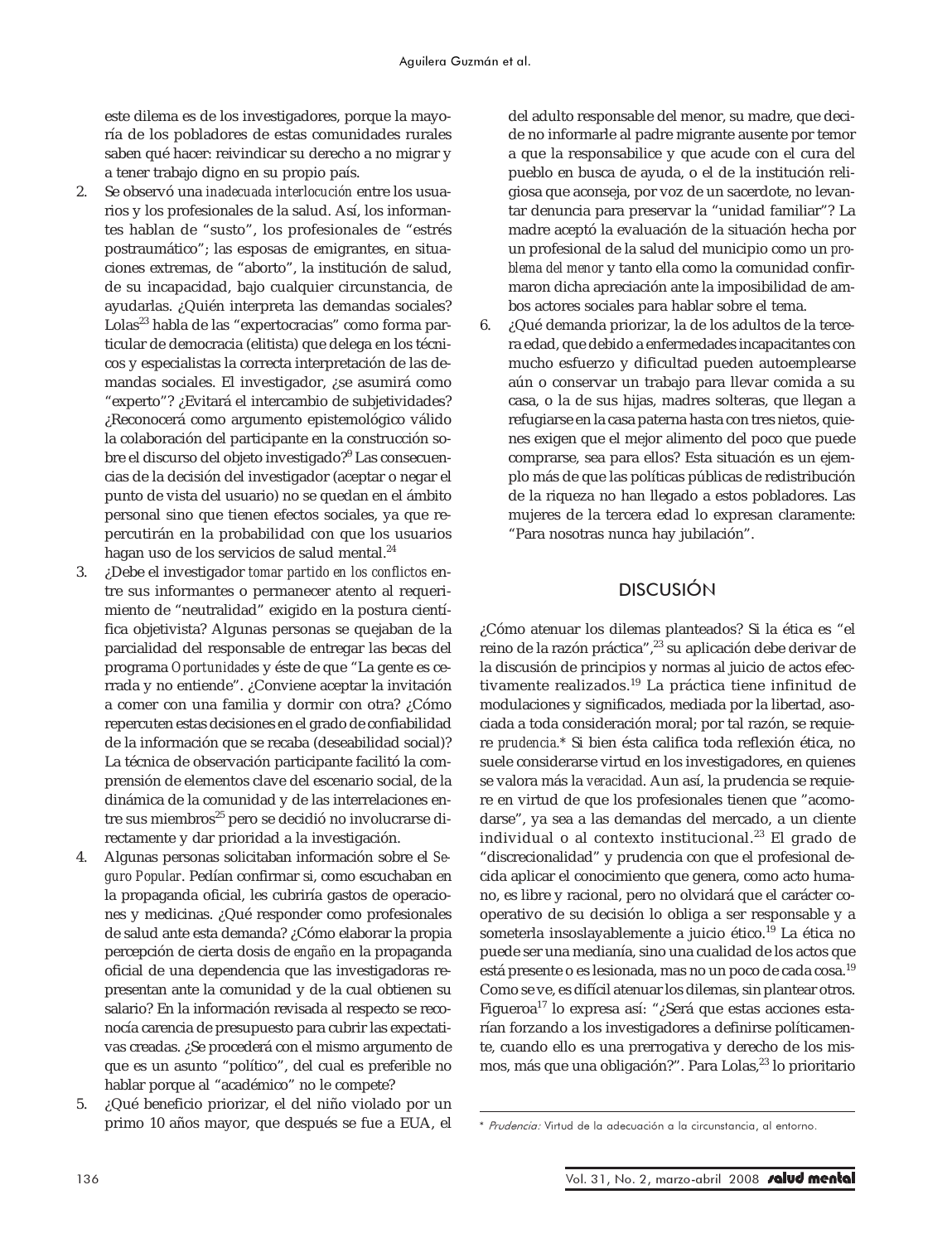del profesional académico es *su aporte creativo,* no la resolución de problemas. Entonces, ¿quiénes serán los actores sociales que analicen la relación entre la ética y las políticas públicas?

Por su parte, el discurso bioético es *integrador, transdisciplinar* y *dialógico*, formula problemas, articula disensos y arriba a consensos. Permite entender que la globalización es quizá la absolutización de un punto de vista, de una forma de ser humano amparada por el poder, que con facilidad ignora que la cultura es, en el fondo, lo que humaniza la vida.<sup>23</sup> Brinda elementos para saber que el significado de cualquier término técnico, en este caso, *proceso de consentimiento informado,* es su posición en la totalidad del léxico experto, que por definición es una *construcción social*. Por ende, el PCI es producido y produce relaciones entre personas, y son estas relaciones a las que hay que poner atención y cuidado. El PCI no es una concesión legal sino un imperativo ético concebido como un derecho que el investigador procurará humanizar y no conformarse con su cumplimiento mínimo.

Tal compromiso pone en tensión la relación investigador-investigado, que en este caso pasa por cuestionar la autoridad del investigador, revisar su concepto de "otredad" y estimar en su valía la autonomía de los participantes. Al asumir este compromiso, será el investigador quien se encuentre en la situación más "incómoda" pues enfrentará otros dilemas como atreverse a salir de su "guarida académica" y transitar hacia ámbitos desconocidos como los procesos de cambio social.

## REFLEXIONES FINALES

- No se comprobó la sugerencia de que, cuanta más información detallada se brinde sobre la investigación en el CI, será mejor la respuesta de los informantes.
- Las reflexiones anteriores permiten sugerir que los comités de ética considerarán los principios como relativos o vinculantes y no con un enfoque deontologista.\*
- Independientemente del grado en que cada investigador pueda o decida ser "prudente", coincidimos con Lolas<sup>23</sup> en que el trabajo profesional es una *mezcla equilibrada de intuición* (forma de hacer), *conocimiento* (modo de saber), *experiencia* (aprecio social) y *emoción* (forma de vida, elección vital). Profesar es hacer pública una confesión de un saber hacer, de un llamado o vocación, de una identidad social y de un saber estar en la dignidad del oficio. Considerar la investigación sobre migración como un tema de moda y abordarla como un objeto mercantil trivializa el sufrimiento humano y

la complejidad que conlleva; por ello, no dignifica al investigador ni a los múltiples actores sociales involucrados en ella.

- El diálogo, esencia de la ética, resulta ser la herramienta idónea para atenuar los dilemas; éste no se ve en la decisión de EUA de construir muros, en su insistencia a "criminalizar" a los inmigrantes y en su negativa a regular, de manera ordenada, la mano de obra mexicana que requiere. Ningún humano es "ilegal".
- La ética habrá de diferenciar entre agente moral racional, sujeto moral no racional y ente que, sin ser miembro de la comunidad, puede constituir objeto de consideración ética.<sup>19</sup> Coincidimos con Fernández<sup>6</sup> en considerar la migración como objeto de reflexión ética.
- Se requiere un "no" enfático al monopolio de la interpretación; con pretexto de la globalización se perciben nuevos intentos de imposición cultural que hay que evidenciar. Hacemos nuestra la inquietud del doctor Pérez-Rincón:<sup>24</sup> *"una sola lengua para un solo mundo"* puede ser una nueva forma de colonialismo.
- La injusta distribución de la riqueza es la base de muchos de los malestares emocionales expresados por la población migrante. De ahí el *llamado a la ética* y a los principios de responsabilidad y protección para que el derecho de cualquier mexicano a encontrar trabajo en su país se acompañe de la obligación de su cumplimiento y que ésta sea asumida por alguna instancia que se acepte como responsable frente al derecho.19

#### AGRADECIMIENTO

Sólo resta agradecer la participación de los pobladores y su decisión de compartir con las investigadoras sus experiencias de vida. Asi mismo, agradecemos el apoyo de la licenciada Rosario Infante del CISMA y de la maestra Guillermina Natera en la búsqueda de bibliografía adecuada para la realización de este trabajo.

#### REFERENCIAS

- 1. Fernández R, Ordorica AP. Adiós al laissez-faire migratorio. México: Nexos; 2006. p. 343.
- 2. Ross R, Concheiro L. Uno + one + uno. Un día sin inmigrantes. La gigantesca fiesta liberadora de los invisibles. México: En Memoria; 2006. 209:5-15.
- 3. UNFPA. Fondo de Población de las Naciones Unidas: Estado de la Población Mundial 2006, disponible en www.unfpa.org/swp/2006/pdf/ sp\_sowp06.pdf, el 16 de octubre, 2006.
- 4. Lolas F. Bioética y medicina. Aspectos de una relación. Santiago de Chile: Editorial Biblioteca Americana; 2002.
- 5. González J. El poder de eros. Fundamentos y valores de ética y bioética. México: Ed. Paidós Mexicana; 2000. p.13-28.
- 6. Fernández R: Aspectos bioéticos de la inmigración. El Catoblepas, Revista Crítica del Presente, 2003;12:15-73. Página web: www.nodulo.org/ ec/2003/n012p15.htm, consultada el 31 de enero 2007.
- 7. Rivero P, Pérez Tamayo R. Ética y Bioética. Nexos 2006;Julio:23-27.
- 8. Figueroa JG. Programas de salud y educación para población adolescente: una evaluación ética. Perspectivas Bioéticas 2000;10:101-119.

<sup>\*</sup> Enfoque deontologista: Atribución de carácter absoluto a los principios morales que pretende considerarlos válidos, pese a circunstancias diversas.14